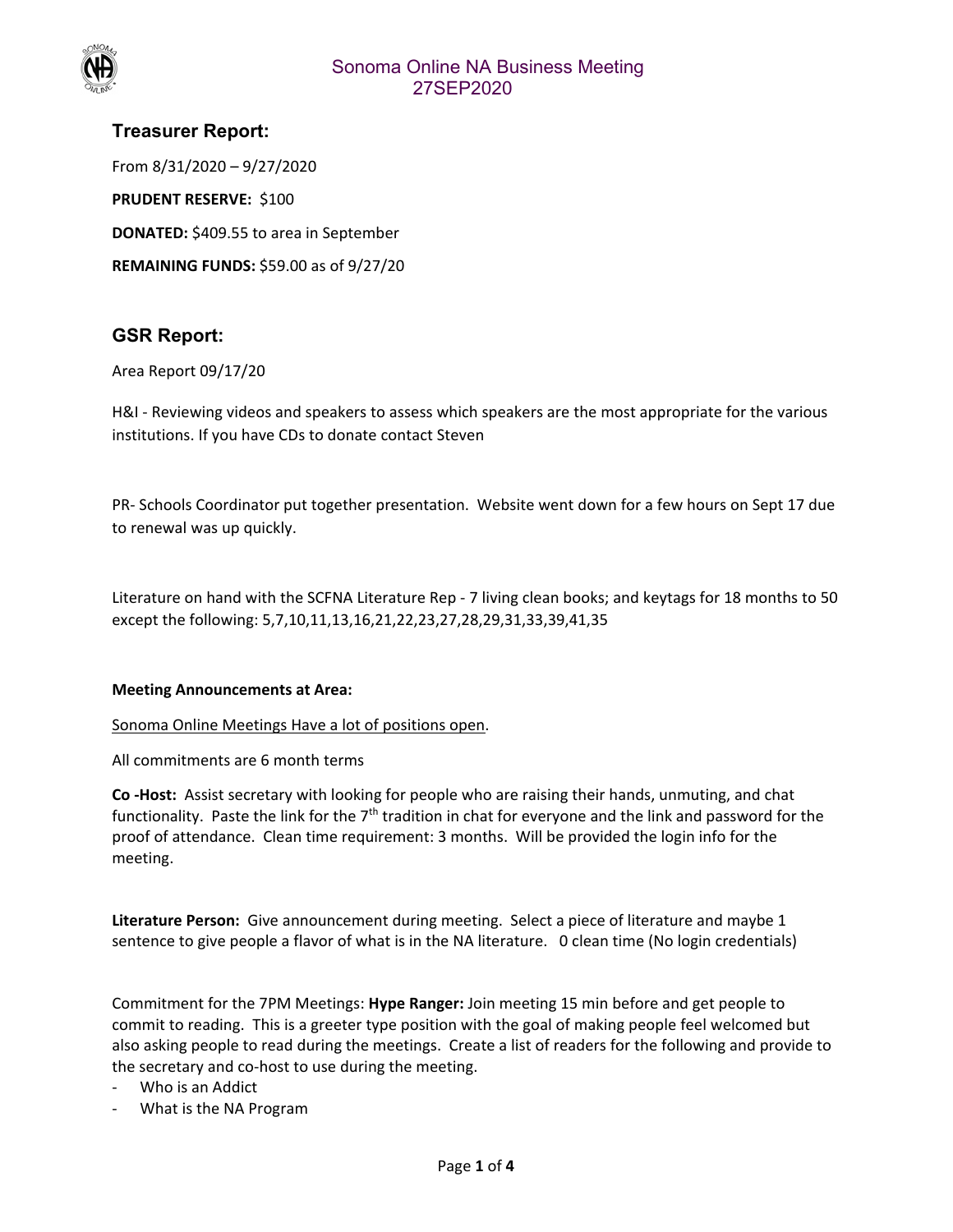

## Sonoma Online NA Business Meeting 27SEP2020

- ∙ Why We Are Here
- ∙ How it Works
- ∙ Twelve Traditions of Narcotics Anonymous
- ∙ Just For Today

0 cleantime

#### Monday Night Light Meeting:

Monday Nightlight meeting 8pm has a secretary position open( 6 months clean time required), Phone list coordinator‐ (1 year clean time required), Time keeper (no clean time required).

#### Tuesday Men's Night Out

Men's Night Out Meeting Tuesday Night at 6:30 Zoom ID 526 552 037 No Password

Needs Secretary

#### How to find world meetings:

https://virtual‐na.org/meetings

#### Old Business Motion is:

To ensure continuity during natural disasters and other emergencies, all provisions of Subsection G limiting voting to active members at area service will be suspended. The interim voting body shall be all members of the Sonoma County Fellowship present at the scheduled and published area service meeting.

add to Subsection G of the Guidelines

'Voting Procedures'

Passed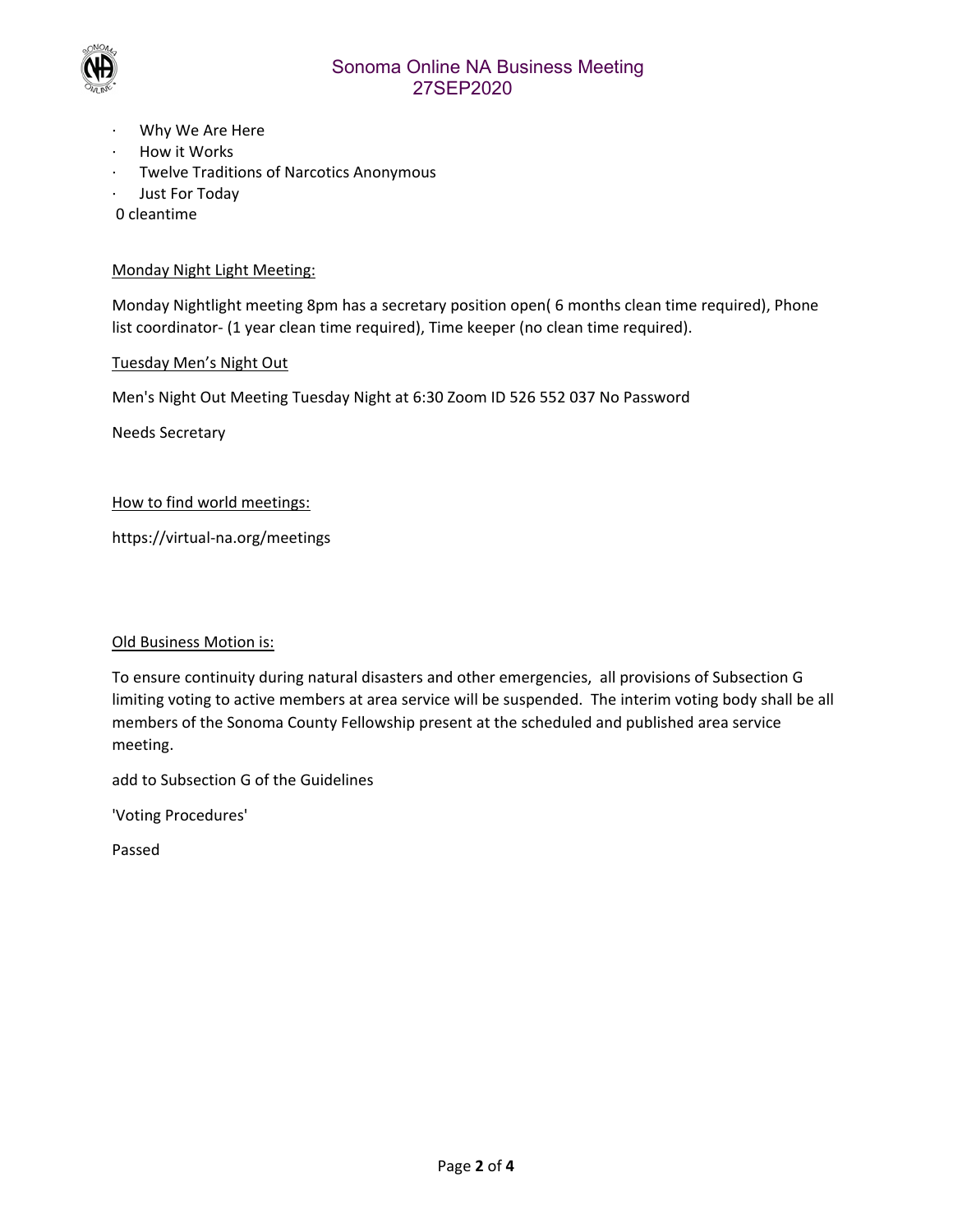

## Sonoma Online NA Business Meeting 27SEP2020

# Host is sharing poll results

## 1. Add Emergency Voting to the Guidelines



New Business:

RCM Stepped down. Need new RCM. Seth was nominated and qualified. He is RCM II so if he is elected then the position of RCM II will be available.

## **OLD BUSINESS:**

#### **Meeting Format:**

Update keytags on the meeting format from embedded to keytags to a link to the keytags. – Done

### **Contribution to Area for OCT: \$50.00**

### **NEW BUSINESS:**

### **Positions are rotating:** Spirit of rotation.

**Monday Night –** suggestion to not have the Monday 7pm meeting because there is another Sonoma County meeting that night (at 8pm). Meeting attendance is really low and might not be the best way to carry the message to the newcomer.

Motion to: Revisits meeting attendance next business meeting to evaluate viability of all meetings especially Monday, Thursday, Sunday night.

**Revisit Meeting Formats:** See if changing the meeting format might make the meetings more attractive for addicts. Secretaries can choose own format – just update group so we can update schedule. Possible idea is that Secretary can be a Meeting Leader to facilitate meeting & each week find someone to secretary (read the format of the meeting at the meeting). Brainstorm which formats get the best attendance.

- ‐ This Monday Tracy will host the meeting at 7pm. LA will show up as the co-host.
- Jeff is new noon Friday Secretary.